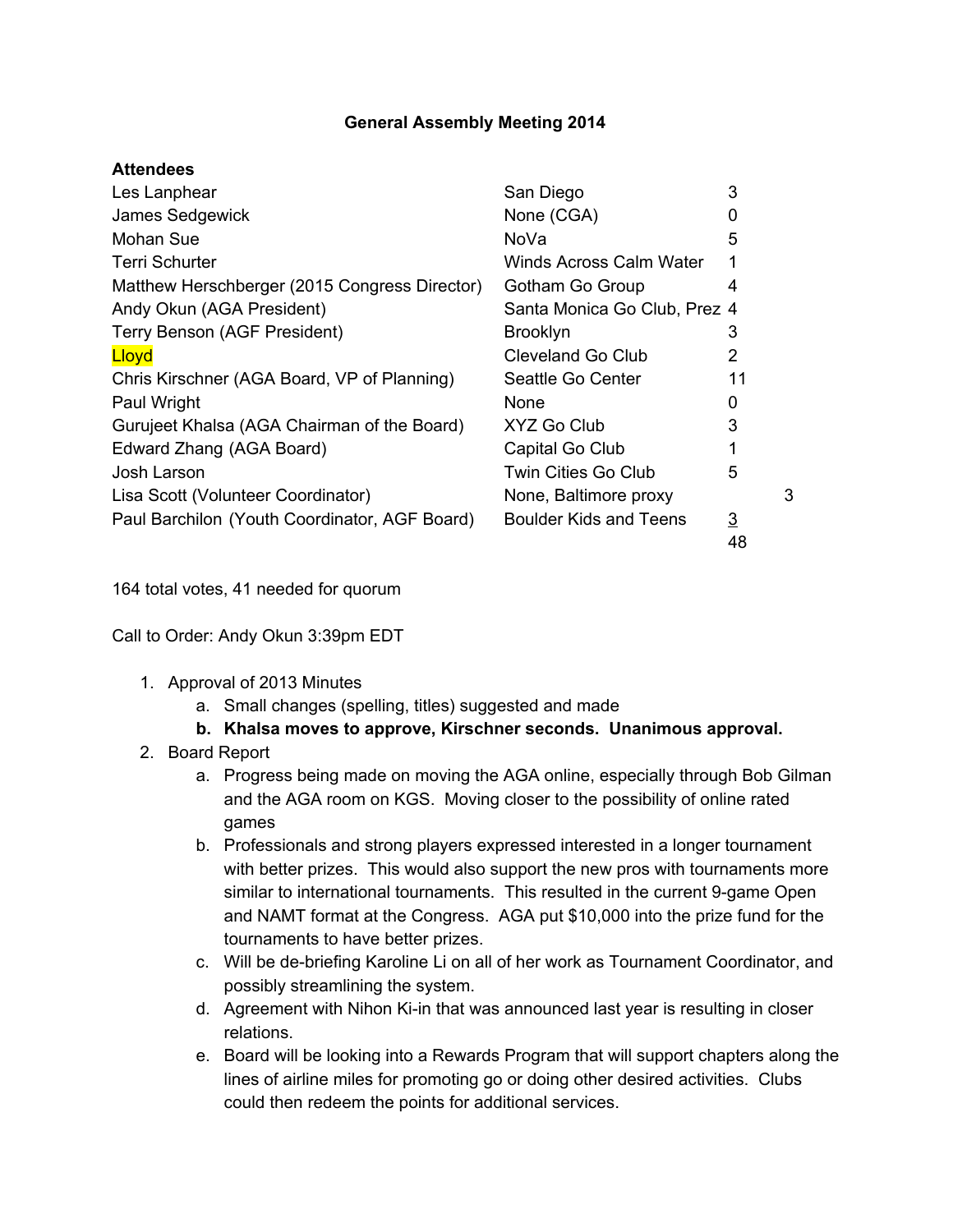- 3. President's Report
	- a. Ted Terpstra, current Executive Vice President, just elected to the Board of Directors, and Bob Gilman, current Central Region Board Member, will be stepping into the role of Executive Vice President.
	- b. Susanna Pfeffer taking over as Pair Go Coordinator from outgoing coordinator Rachel Small.
	- c. Paul Wright is the new Education Coordinator, a new post conceived in part by Chris Kirschner, to make a more systematic policy effort.
		- i. Paul explains that this position is designed to continue our new efforts and to help start school programs and bring go into schools. This will be done in coordination with the AGF.
	- d. AGA is financially very healthy. This year we ran a large surplus through budgeting for a number of programs on which money was not spent. The board is preparing to consider amending the budget as new items worthy of spending are located.
		- i. Large surplus from 2013 Congress.
		- ii. Income from Membership was steady.
		- iii. Will be looking for ways to spend the organization's money on services that benefit the members and chapters.
		- iv. Explanation and discussion of details of financial report.
		- v. Barchilon questions the amounts listed for spending on youth in lines 60512 and 60513. Okun clarifies that this was the amount spent at the 2013 Congress, not for the 2014 Congress, and that the AGA treasurer very carefully accounts on a cash basis.
		- vi. There is a discussion of how the reserves should be spent and managed in a way that is fiscally responsible both in returning services to members and chapters, and in keeping necessary reserves.
		- vii. Lloyd and Wright both believe that the AGA should be building up a managed reserve, not just spending it or saving it.
	- e. Have coordinated for free venue for Cotsen and Pandanet renewal
	- f. Membership total is slightly lower; 2013 was a little under 2200, 2014 is a little over 2100. It should be noted that deceased life members are included in this count for lack of a mechanism for removal.
	- g. Iwamoto North American Foundation is set to convene for the first time at the Pair Go Championship in Japan in November. The foundation is over \$2 million, may be closer to \$2.5 million. The foundation is set up to support go in North America. 6 members: AGA President, Thomas Hsiang and Dave Weimer are AGA designates; Chairman, CEO, and Vice-Chairman of Nihon Ki-in ??NAMES??.
	- h. Regulations
		- i. Steve Burrall, Karoline Li, and Chris Kirschner have updated tournament regulations, as discussed at a meeting on 8-16-14. Minor changes that